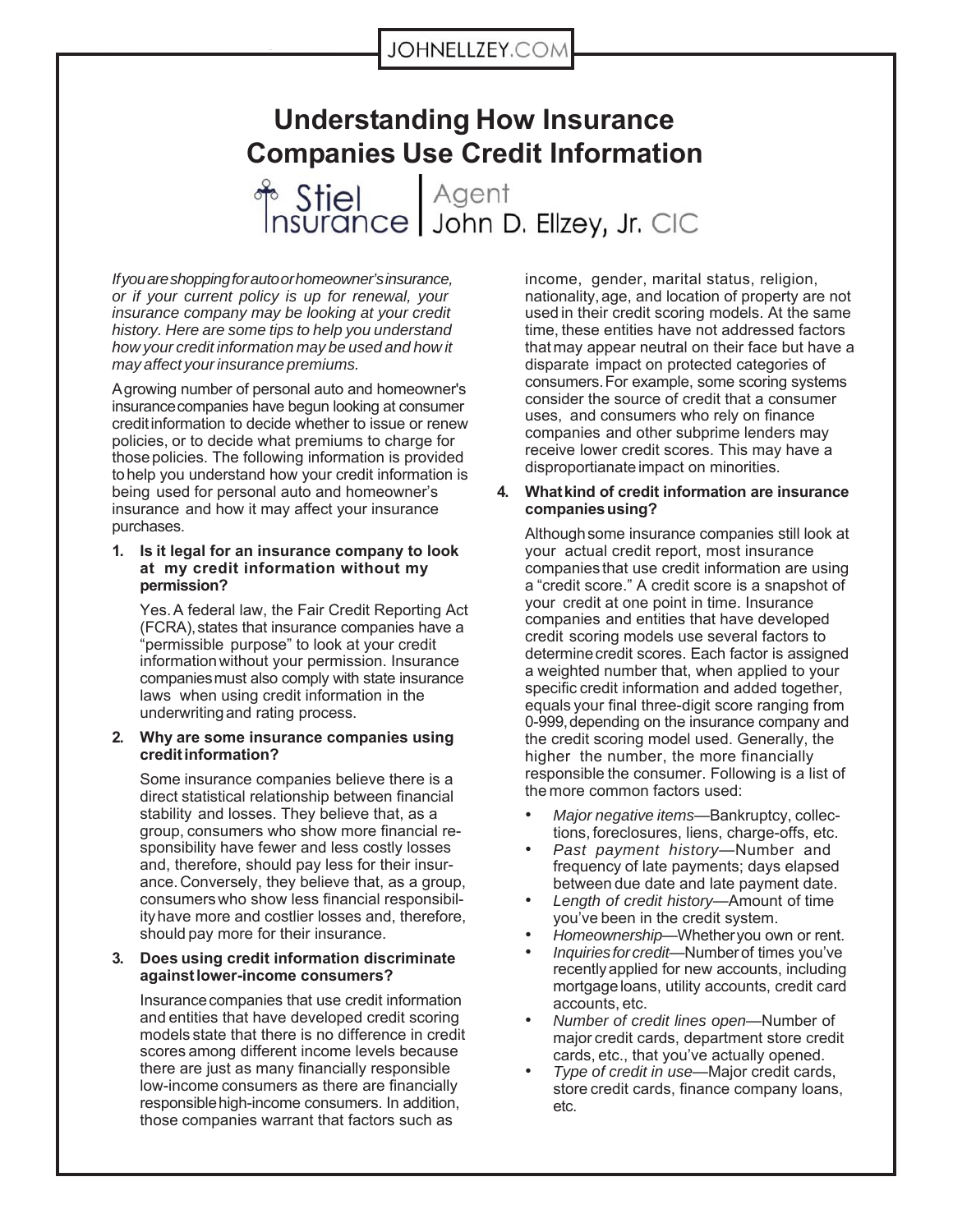• *Outstanding debt*—How much you owe compared to how much credit is availabled you.

# **5. How are insurance companies using credit?**

Companies are using credit in two ways:

*Underwriting*—deciding whether to issue you a new policy or to renew your existing policy. Some state laws prohibit insurance companies from refusing to issue you a new policy or from nonrenewing your existing policy based solely on information obtained from your credit report. In addition, some state laws prohibit insurance companies from using your credit information as the sole factor in accepting you and placing you into a specific company within their group of companies.

*Rating*—deciding what price to charge you for your insurance, either by placing you into a specific rating "tier" or level, or by placing you into a specific company within their group of companies. Some insurance companies use credit information along with other more traditional rating factors such as motor vehicle records and claims history. Where permitted by state law, some insurance companies may use credit alone to determine your rate.

## **6. How do I know if an insurance company is looking at my credit?**

Some agents and companies will ask for your social security number to obtain "consumer information," "background information," or an "insurance bureau/credit score." When an application for insurance is submitted, consumers should ask their agent or insurance company about whether and how credit information will be used in the underwriting and rating process.

# **7. Will having no credit history affect my insurance purchase?**

Possibly. Sometimes an insurance company will find "no hits" or "no score" which means they cannot find a meaningful credit history for you. This lack of credit information could occur if you're young and haven't yet established a credit history, if you don't believe in using credit and have always paid in cash, or if you have recently become widowed or single and all of your previous credit information was in your spouse's name. If an insurance company finds no meaningful credit information for you, you may pay a higher rate for insurance if such a rate increase is permitted by state law. Although many companies won't charge you their highest rate, neither will they give you their best rate. If you know that you have an established credit history, check with your agent or insurance company to make sure they are using your correct social security number, birth date, or other information to find your records.

# **8. What do insurance companies consider a good credit score?**

A "good" score varies among companies. A good score is a number that matches the level of risk your insurance company is willing to accept for a particular premium. For one company, a 750 score may qualify you for their best (lowest) rate. For another company, the same 750 may not be high enough to qualify you for their best (lowest) rate.

## **9. Must an agent or insurance company tell me what my credit score is?**

No. In fact, the agent or insurance company underwriter might not even know your actual credit score. Instead, the credit scoring company or model they use may just advise that your score qualifies you for a particular tier or company within the group. However, even if you know your credit score, it may not be useful to you. Since a credit score is just a snapshot of your credit information on a particular day, your score could change at any time there is a change in your credit activity or a creditor's report to a credit bureau. In addition, insurance companies use different credit scoring models, so your score could vary from one insurer to another. For example, one company may use three scoring factors (bankruptcies, judgments, and liens) and assign certain weights/points to each. Another company may use those same three factors but assign them different weights/points and use two additional factors such as payment history and outstanding debt. Lastly, since the national credit bureaus don't share information with one another, a credit score may change depending on which of the three national credit bureaus report the information that goes into the scoring model.

#### **10. If I don't know my score, and my score varies from company to company and day to day, how will I know if my credit is affecting my insurance purchases?**

The FCRA requires an insurance company to tell you if they have taken an "adverse action" against you, in whole or in part, because of your credit report information. If your company tells you that you have been adversely affected, they must also tell you the name of the national credit bureau that supplied the information so that you can get a free copy of your credit report. The FCRA defines "adverse action" to include ". . . a denial or cancellation of, an increase in any charge of, or a reduction or other adverse or unfavorable change in terms of coverage or amount of, any insurance existing or applied for, in connection with the underwriting of insurance. . . ." Examples of an "adverse action" include giving the consumer a limited coverage form, not giving the consumer the best rate, not giving the consumer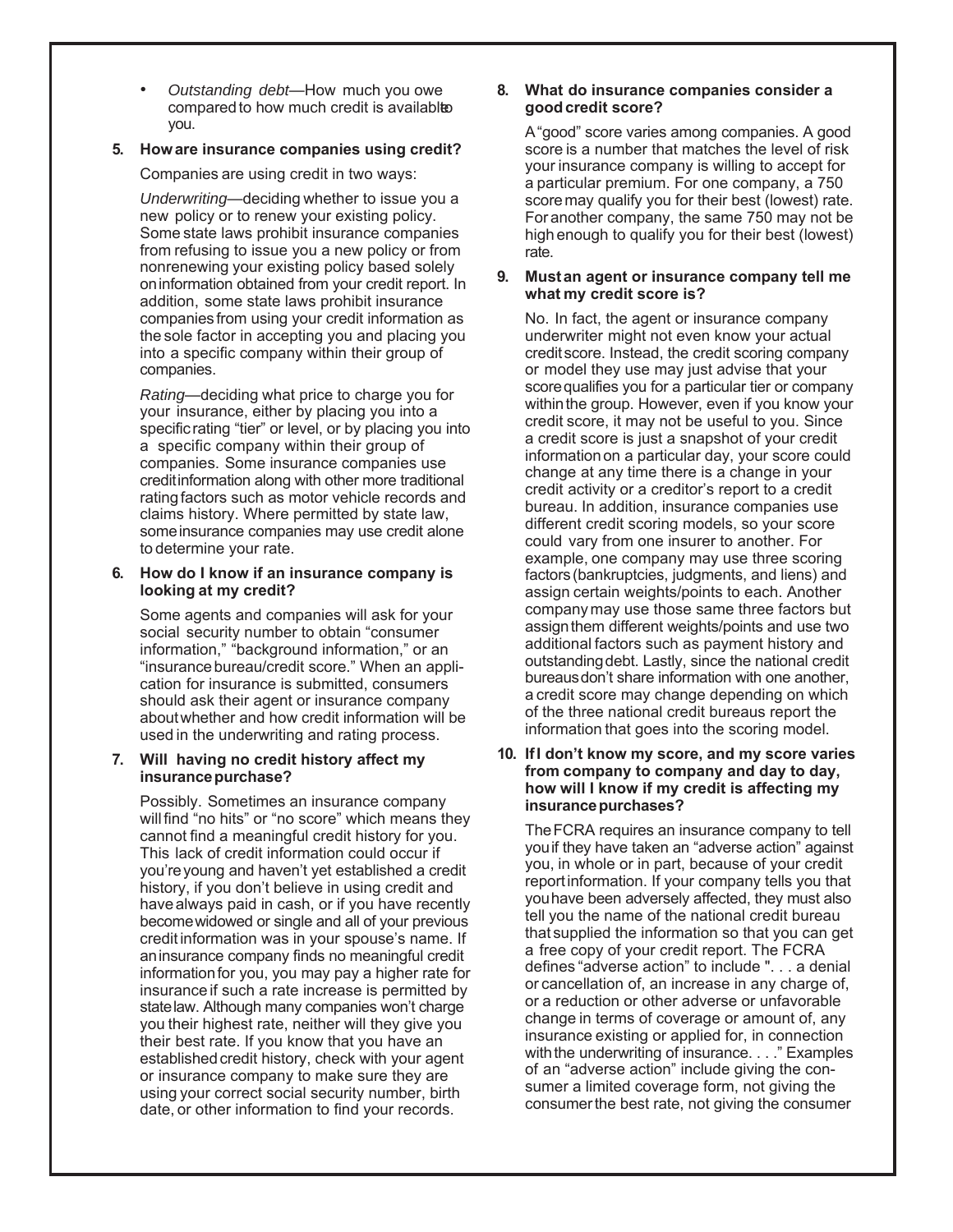a discount, or giving the consumer a surcharge. In addition, most state laws require insurance companies to provide clear and specific reasons for any refusal to issue, cancellation, or nonrenwal of an insurance policy. A reason such as "bad credit score" may not be in compliance with most state laws. Insurance companies differ in how and when they notify consumers about an adverse action. For example, notification could come either verbally or in writing from either the agent or the insurance company, and notification could come at the first policy period or at each renewal. The best way to know for sure if your credit score is affecting your acceptance with an insurer for the best policy at the best rate is to ask.

#### **11. How can I improve my credit score if I have been adversely affected?**

First, you must find out what "factors" caused your credit score to be declined. The agent or insurance company should be able to tell you the top "reason codes" (factors) that resulted in your score. In addition, you must find out what weighted number each of these factors is given to fully understand how your credit score may be improved. Insurance companies and credit scoring model developers suggest the following ways to improve your credit:

- **•** Don't try to "quick fix"' your credit overnight or you could end up hurting your score. Instead, understand that the most important factors generally are late payments, amounts owed, new credit applications, types of credit, collections, charge-offs, and negative items such as bankruptcies, liens, and judgments.
- **•** Create a plan that will improve your credit over time. Pay your bills on time (pay at least the minimum balance due, on time, every month). Keep credit balances low, especially on revolving debt like credit cards.
- **•** Apply for new credit accounts sparingly.
- **•** Keep at it. Your snapshot will improve over time if you make changes now and continue to improve. If you show good credit behavior over time, your credit score may improve as a result.

#### **12. What can I do if I suspect that my credit report contains inaccurate or erroneous information that is adversely affecting my credit score?**

If your insurance company has taken an "adverse action" against you as a result of your credit, you're entitled to a free copy of your credit report from the credit reporting bureau they used. However, since the three national credit reporting bureaus do not share information with each other, it is a good idea to obtain a copy of your credit report from each of them because each

report may contain the same or different errors and correcting errors on one credit report may not fix the errors with the others. You may have to pay a nominal fee (probably less than \$10) for each report. Under federal law, your are entitled to a free copy of your credit report if you have been denied credit or insurance, if you are on welfare, if you are unemployed, or if you are a victim of identity theft.

If you find errors in your credit report, advise the credit bureau. In addition, you should immediately notify your agent and insurance company and ask if these errors will make a difference in your insurance purchase and whether the insurance company will defer using your credit information until the inaccurate or erroneous information is corrected. Don't wait until the matter is resolved by the credit bureau. Small errors may have little or no affect on your credit score, but significant errors could cause the insurance company to disregard the score and possibly reverse the adverse action.

The credit bureau will contact the reporting entity (bank, credit card company, collection agency, court clerk, etc.) to verify the information. The bureau must investigate and respond to you within 30 days.

If the disputed information cannot be verified, or if the reporting entity agrees that the information is incorrect, the credit bureau must remove, complete, or update the information. Also at your request, the credit bureau must send a notice of the correction to any creditor that has checked your file in the past six months.

If the reporting entity verifies that the information is indeed correct, the credit bureau will not remove the information from or correct the information on your credit report. However, the FCRA permits you to file a 100-word statement explaining your side of the story, and the reporting bureau must include your statement with your credit information each time it's sent out. Make sure your insurance company has a copy of your statement and ask if they will take it into account.

Once the errors are removed or corrected, it's a good idea to obtain a new copy of your credit report several months later to make sure the incorrect or erroneous information hasn't been reported again.

Most consumer groups suggest that you get a copy of your credit report from all three credit bureaus once a year to make sure there are no errors or to correct them before they become big problems.

The three national credit bureaus are:

Equifax: www.equifax.com or 1-800-685-1111